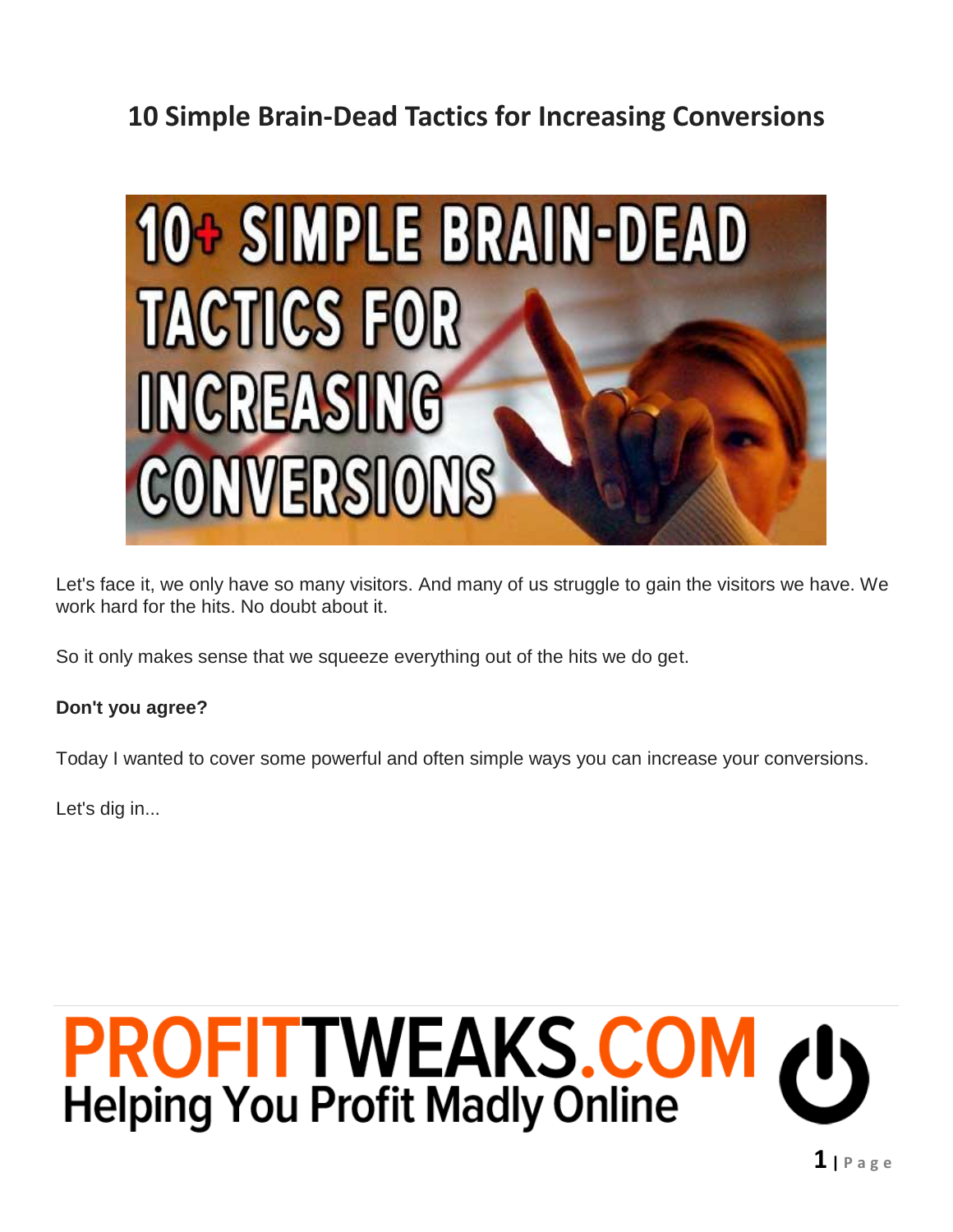## **1. Simple Language**

When you are creating sales copy for the internet you need to make it simple. Most experts will tell you to write on a  $6<sup>th</sup>$  grade level.

This is in no way a blanket statement saying every one surfing the net is not to bright. It's a fact because; it's how most people talk to each other on a regular basis. Normal every day conversation.

When was the last time you used big fancy words when you chit chatted with your friends?

I'm sure there are some folks that use highly educated chatter when in social situations, but they are sure not the majority.

You also have to remember, not every web surfer has gone to college or is a literary genius, I fit into that class myself. To cover your bases you need to write at a level **every one** will understand.

Do you want to lose potential customers, only because they couldn't understand what your trying to say on your sales pages?

#### **Of course not.**

The use of simple language also makes for easier reading; your visitors don't have to think when they are digesting your content. Have you ever read something and had to think while reading? How to pronounce a word or figure out its meaning?

It's too much *work*. It will be easier for your visitors just to move on, away from your pages.

#### **It takes all Kinds**

There are buyers at every level of intelligence. A high school drop-out can buy just as quickly as a noble prize winner, actually probably more likely.

The best way to write anything you want others to read is to write as though you are talking to a friend, you could even imagine a friend sitting across from you as you tap the keys.

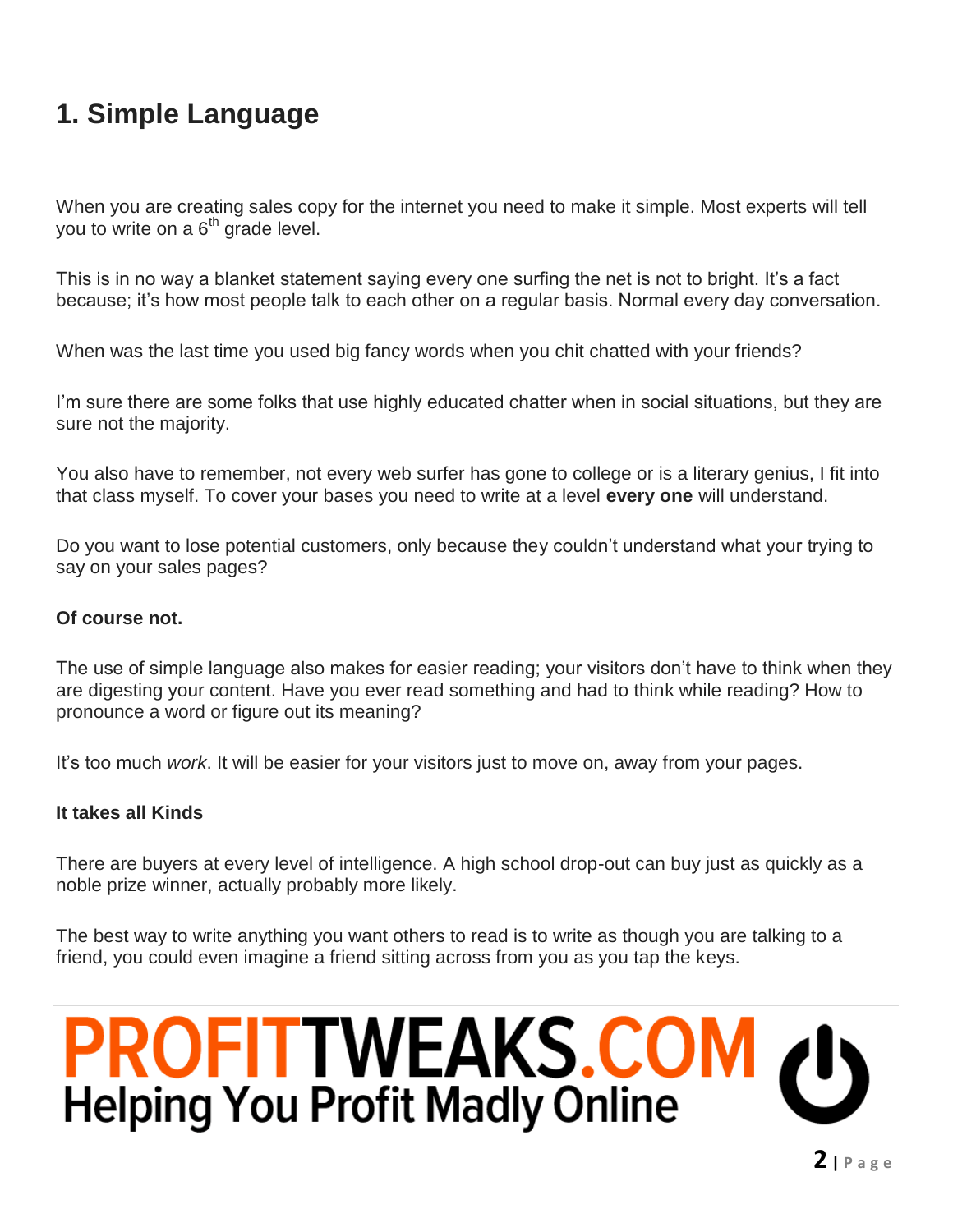*Copywriter Great John Caples said this on the subject:*

"Simple language is no resented by educated people. And simple language is the only kind most people understand. When you read over your content, say to yourself, "Will this be understood by my barber or by my mechanic who fixes my car?"."

## **2. Emotional Words - Interesting Copy**

Beef up your content so it is compelling and interesting to your visitors. How many folks are going to stay around and read your content and take action if they are bored to death?

I know for myself, the biggest reason I leave a web site is when it's boring.

*What about you?* Don't take my word for it, think about it for a moment.

The same goes for any reading really. As I write this I am in the middle of a copywriting book from a very well known copywriter. Even though I have a huge thirst for this information I have had a hard time staying with the book. Why? Because it turned boring. The information is incredible, but it's not written with enough emotional or interesting writing. I'll get through it, but it's no fun when it turns into *work*.

**Few examples of emotional words**: inspired, amazed, delighted, reckless, brave.

Do you want your readers to feel like they are working when they read your writing? Course not, no one does. It makes matters worst when they don't know you or did not come specifically to read your works.

Your soul objective is to get your visitor to read your content or get them in the frame of mind that they want to buy what you are selling or promoting. Even if it's to sign up for your list. You want to get them to take action and make the decision and follow through.

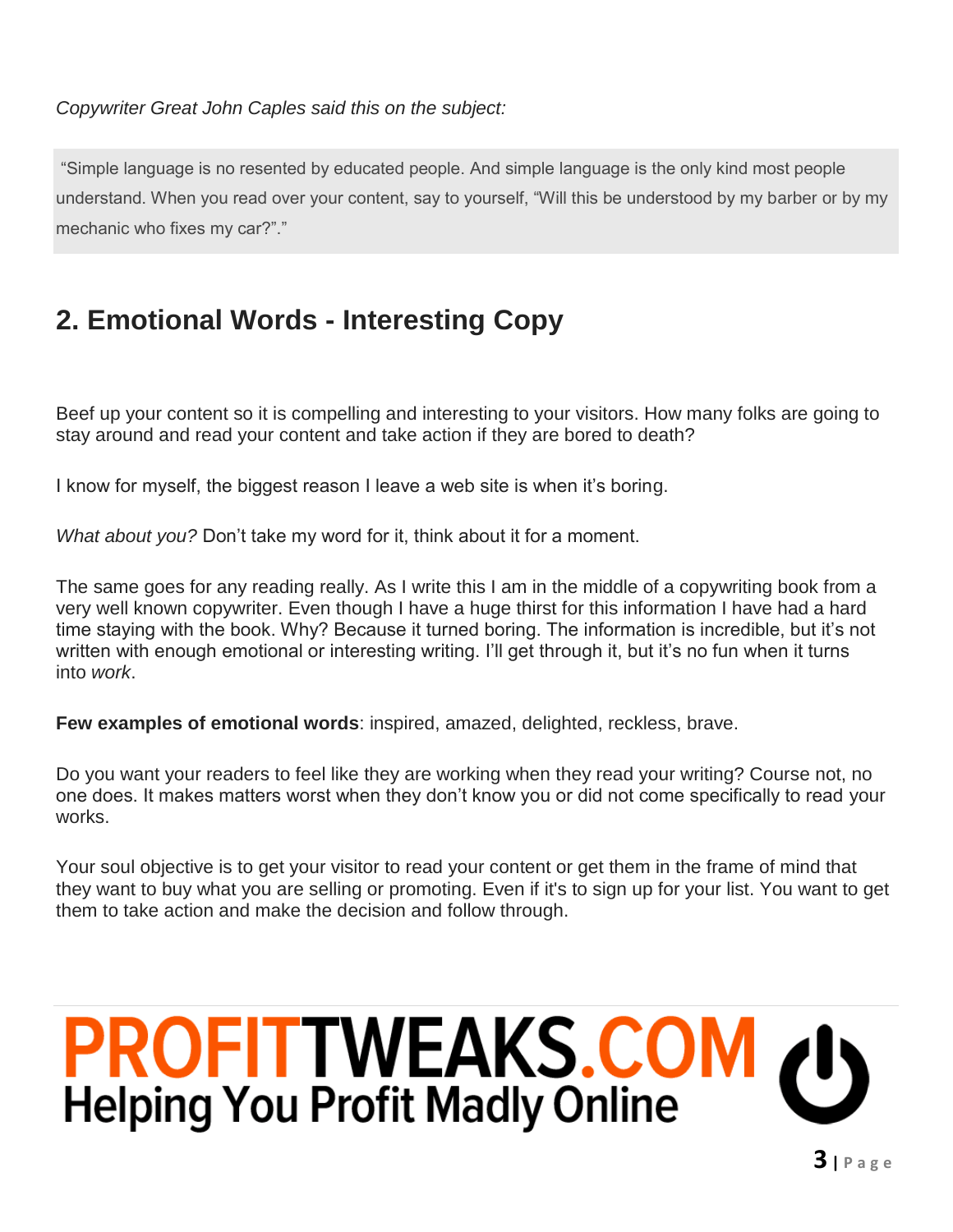One of the most famous Copywriters, Joe Sugarman's boiled down process, *is to get the reader hooked with each sentence so they move on to the next*.

**Suck them in...**

The headline draws them in and gets them to read the next sentence, and so on, moving through to the end, to the call to action, or as long as it takes to get them to take action you want them to take.

The way to keep them reading is of course to make it interesting. Boring writing won't keep them scrolling, it will only push them to move on to your competitors site.

I personally believe that humor helps, it is even said that each time you get the reader to laugh, even a chuckle, you reset their attention span. Although, some copywriters disagree and others do use it as a tactic.

The late Gary Halbert often used humor, though maybe not intended, in his sales copy. Of course testing will sort out the truth.

## **3. Benefits Not Features**

What sells products is what it can do for the buyer. You need to sell the benefits not the features. Sure you've heard it many times before, *What's In It For Them*.

What is the difference between a feature and a benefit?

A feature of a diet pill might be: "Lose 5lbs With Our New Diet".

The benefit could be: "How Sexy You'll Look in that Black Dress After Losing 5 Pounds".

While both are pretty stimulating, wouldn't you agree the second one is more compelling?

You need to remember, people yearn to be popular or look good. The incredible growth in plastic surgeries proves the fact. Or they want to be rich, have all the fancy toys. They want to lose weight, or have long flowing beautiful hair. (wouldn't mind some hair myself, doesn't have to be flowing). The list goes on as to the hot buttons for your visitors.

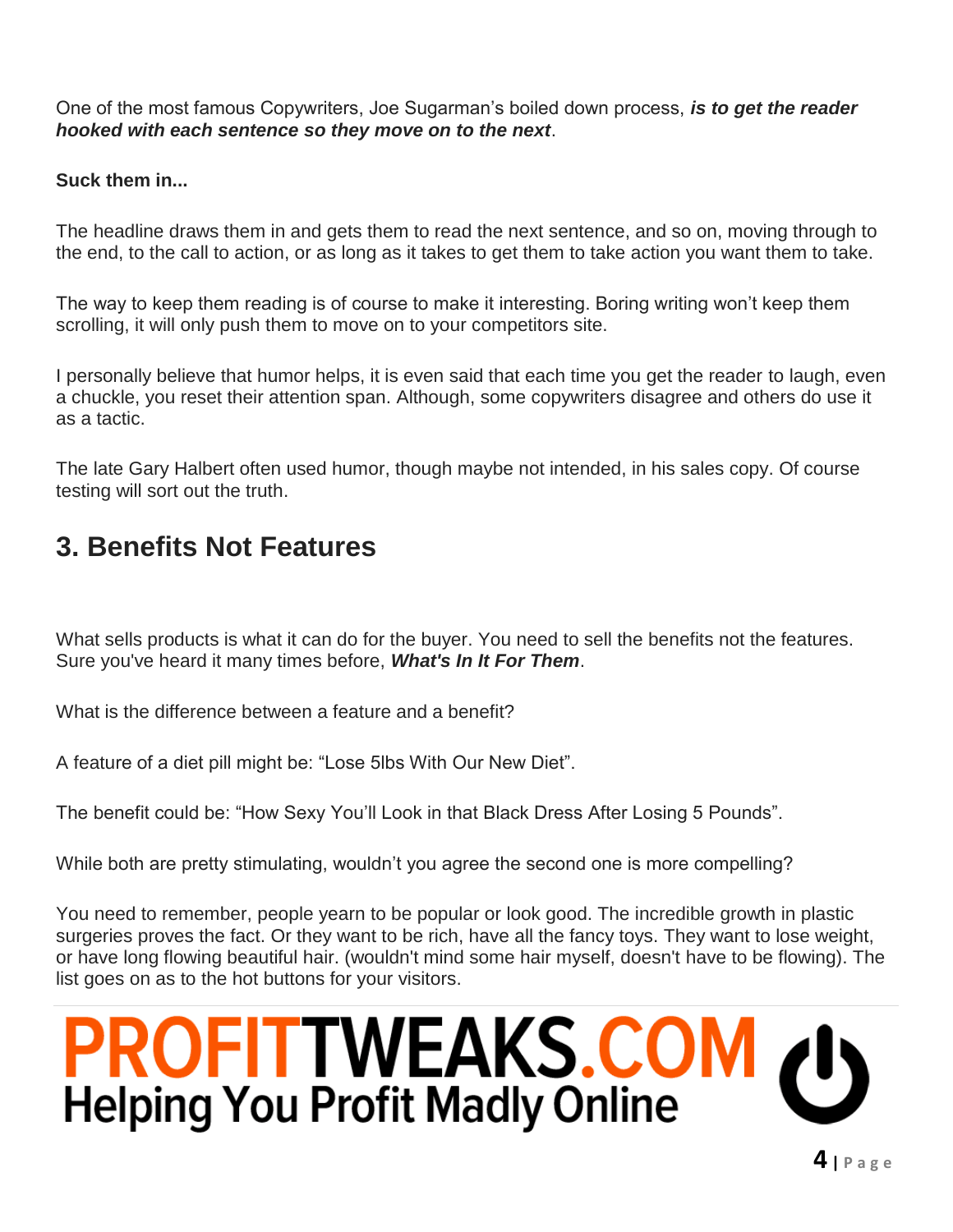You need to show, with emotion, how the features of a product or service helps your potential customers or leads get what they want. What they *really*want.

## **4. Presentation**

There is no doubt that presentation makes an incredible impact. How your web site and sales page look, or your optin box, project an image of you or your business, good or bad.

I am not saying you need to be a high end design web designer, nor do you need to hire one to do such work. I am saying, put some thought and effort into the look of your web properties. It can and usually does pay off in the long run.

These days, there is no reason to have a low quality web presence, no matter your skill or knowledge.

#### **Pretty as a Picture**

For example, WordPress blogs have literally 1,000's of themes that are simply plug-in-play, any one could create a professional looking blog with a few clicks of the their mouse.

The same goes for a regular, every day website. There are numerous places on the internet where one could find more than an ample supply of designs, most all are quite easy to use.

Think of your website or blog as a real brick and mortar store. If you were a customer, would you walk into your place of business? Would you be leary to make a purchase? *Would you trust YOU*?

#### **Why should online be any different than offline?**

We all form an impression, often even sub-consciously, when we go to a new place of business or website. The old saying about first impressions, you only get one chance, so you better make it good.

Would you be jumping to buy something from a store that looked like it was decorated by a run-away twister?

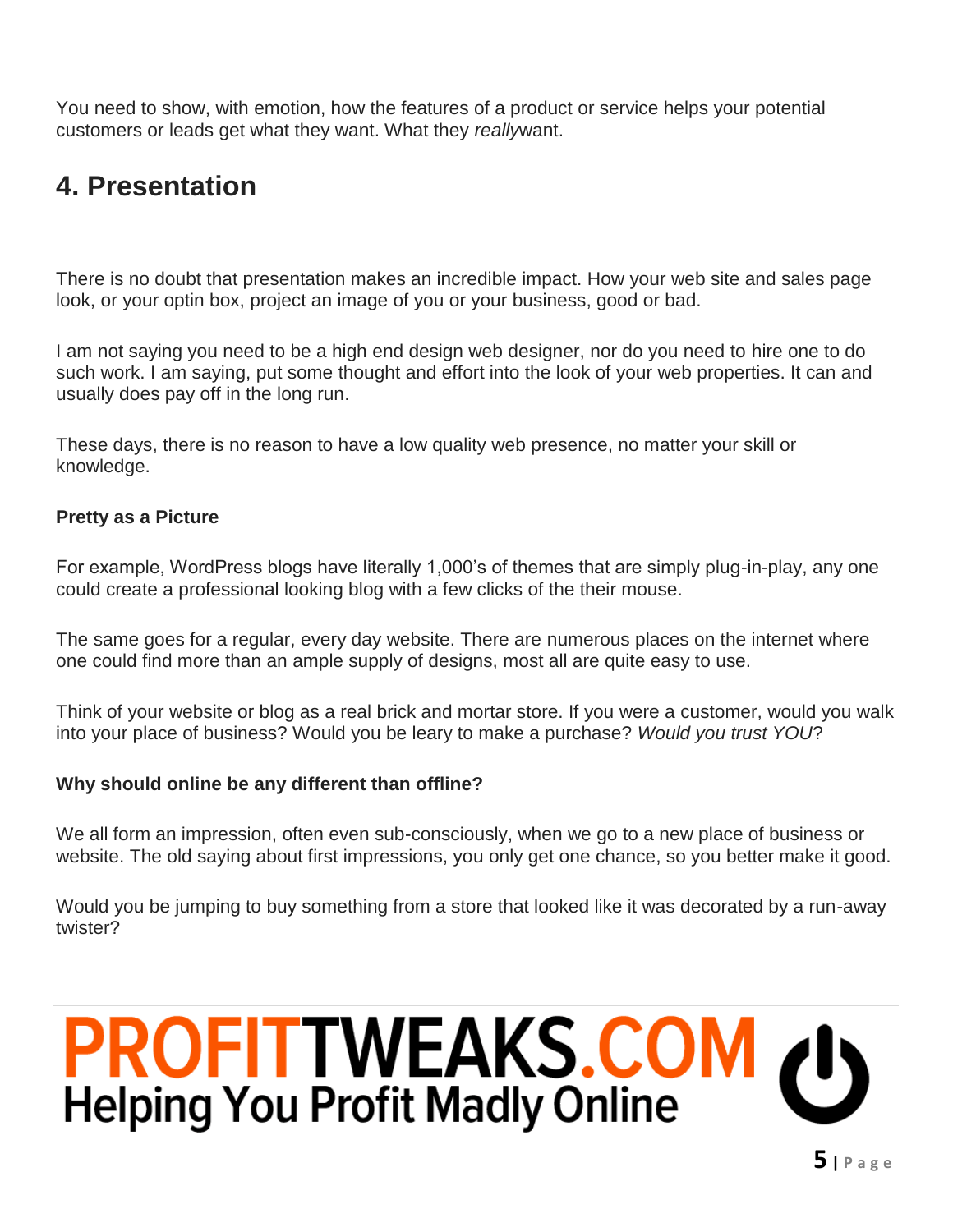I'll be the first to admit I have purchased from terrible looking websites, but not that often.

As I said you do not need an award winning web site, quality content will often over shadow a less than stellar design. Still, there is no reason not to have a neat and tidy site.

## **5. Images**

While some of the highest pulling sales letters in history have had no images or graphics, they should not be ruled out. If anything they can make up for deficiencies in other areas.

Do you have a picture of yourself on your website or in your products?

If you do not, then why not?

#### **Say Cheese**

One of the things your buyers wrestle with is trust, you know they are already skeptical, it's a given, so they are thinking, can they trust you. It's your job to do everything you can to show them they can trust you and they are safe to make a purchase with you.

One way to do that is show you are a real person, *you are real*, not some fly by night scammer.

Believe me, I am not crazy about having my picture taken, and they never seem to look good, but showing my mug shows I'm real.

Another even more important way to use graphics is in a way that shows the visitors the product in use, or better the reward of using the product or service. This can be very effective.

#### **Your Gonna Be a Video Star**

You could go one step further than a picture of yourself. A video builds even more credibility. With a picture, you could have gotten that from anywhere, it might not really be you, for surfers that think that way, as some do.

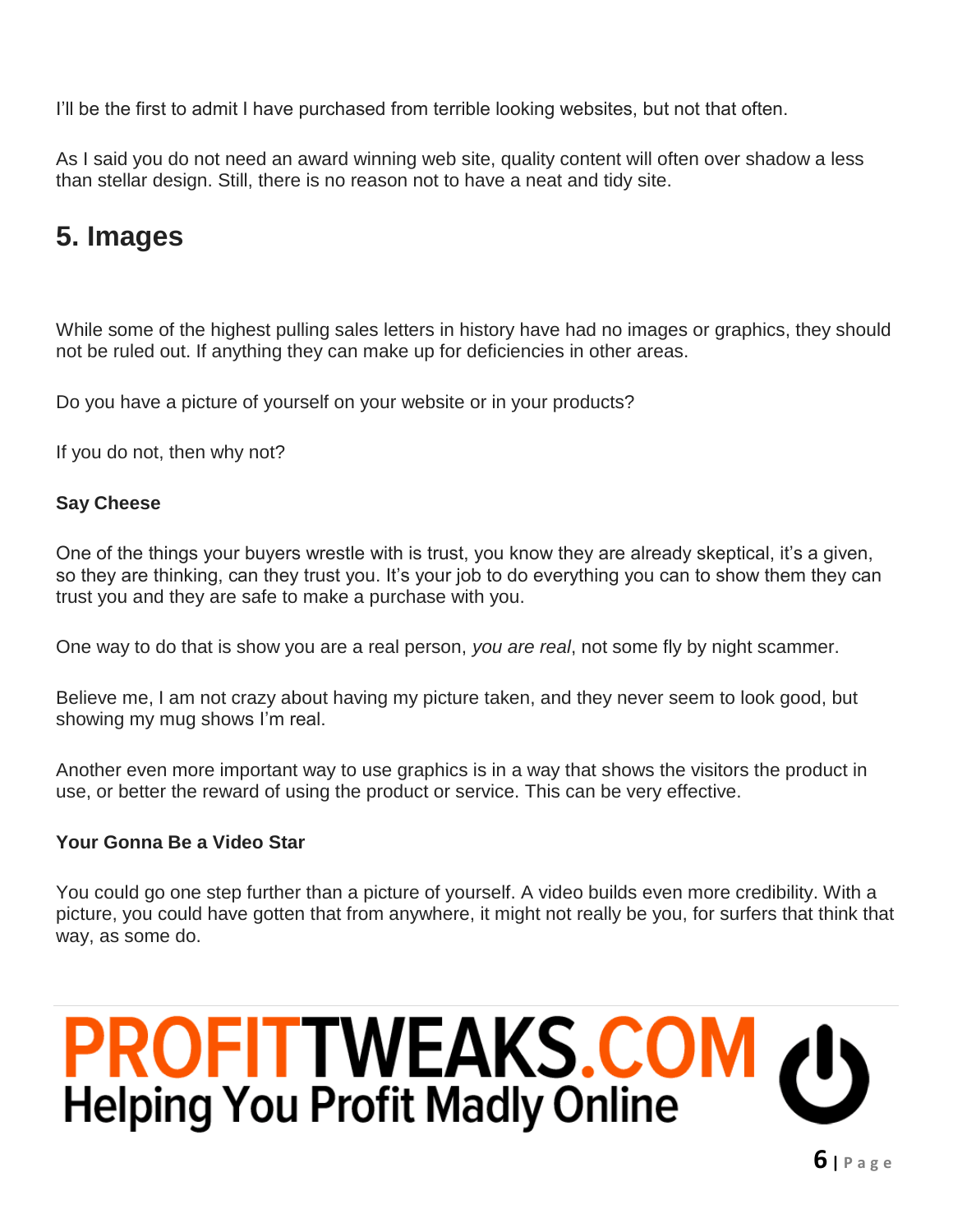With a video, you are more than some picture, your talking to them. Full color motion, flesh and blood.

Another advantage of using a video of your self, is that you could do more selling. You can express your passion for the product or service. This comes across more powerful than words or pictures ever can.

An inexpensive web cam can create some quality videos you can do right from your computer. Be sure to check the resolution or mega pixels before purchasing a web cam, the higher the better.

**Why do you think SO many sales letters are only video's these days?**Because they work.

## **7. Testimonials**

Here's the grand daddy of all conversion tactics, well pretty close anyways. A testimonial can speak volumes for your product because it is seen as an un-biased endorsement for your product from another customer.

Testimonials have proven to increase sales. Some of the most successful ads in history have been built entirely on testimonials.

The best testimonials are the ones when a customer tells or shows exactly how the product has helped them.

Instead of, "This is a super duper product", a much better and more powerful testimonial would be such as "XYZ helped me make \$35,000 this year with three clicks of my mouse!"

*The more specific you are*, the more useful and powerful they will be.

Take testimonials one step further by urging your happy customers to provide a audio testimonial, a real persons voice stating how good the product or service is.

Better yet, put your testimonials on steroids, gather some video testimonials and you'll add so much to your copy and increase your chances of conversions 10 fold.

Discover how to get more Testimonials with our **[Simple Testimonial Mastery](http://www.profittweaks.com/gold-profits-vault/simple-testimonial-mastery)** Report.

# **PROFITTWEAKS.COM**<br>Helping You Profit Madly Online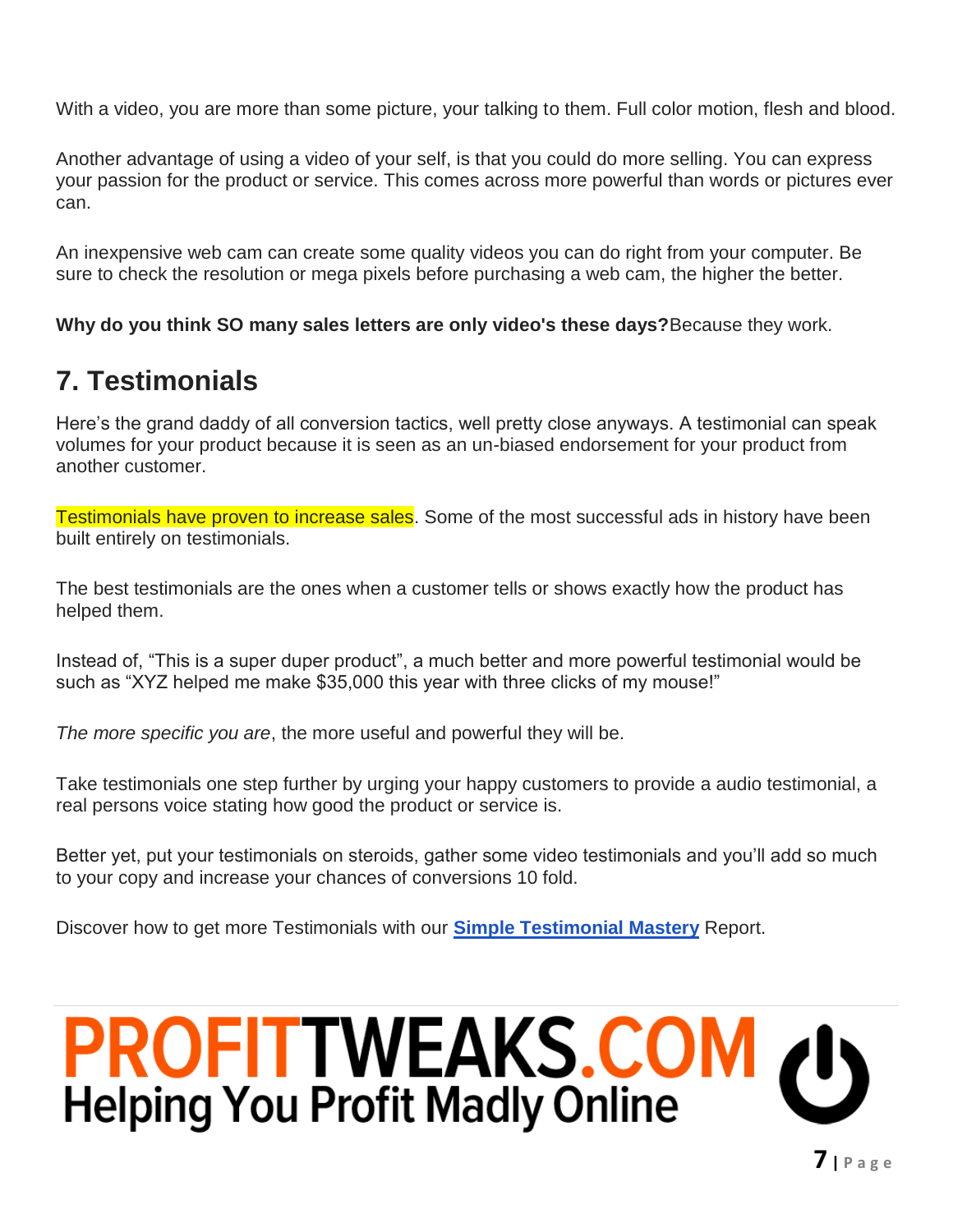## **8. Almost unbelievable**

It's a fine line which most marketers sometimes cross over to the dark side, with unbelievable claims.

You need to make you claims that border just on the edge of being almost unbelievable, but to the customer, it is still possible. And I don't have to tell you, that they need to be true.

\$1,000,000 a year would seem impossible and unbelievable to most people, where \$30,000 sounds much more achievable.

If you hype your sales copy to much, do you think your prospects will believe you? If they don't believe you, do you think they will buy from you?

Some copywriters are of the mind that you shouldn't need any hype to sell your products, hype free selling.

In my opinion, it depends on your product and how well you can write your copy.

Bottom line, don't make promises your product or service can not keep.

## **9. Professional Copywriter**

I'll be the first to tell you, copywriting can be an art and can take some time to learn. I don't mean to say it's not possible to write copy that sells without extensive training or experience; I am just saying it might not be a big hit your first time out.

Experience is the key word, along with testing. Any sales copy needs to be tested to verify it's results, which is where the experience comes from.

**Calling all Experts...**

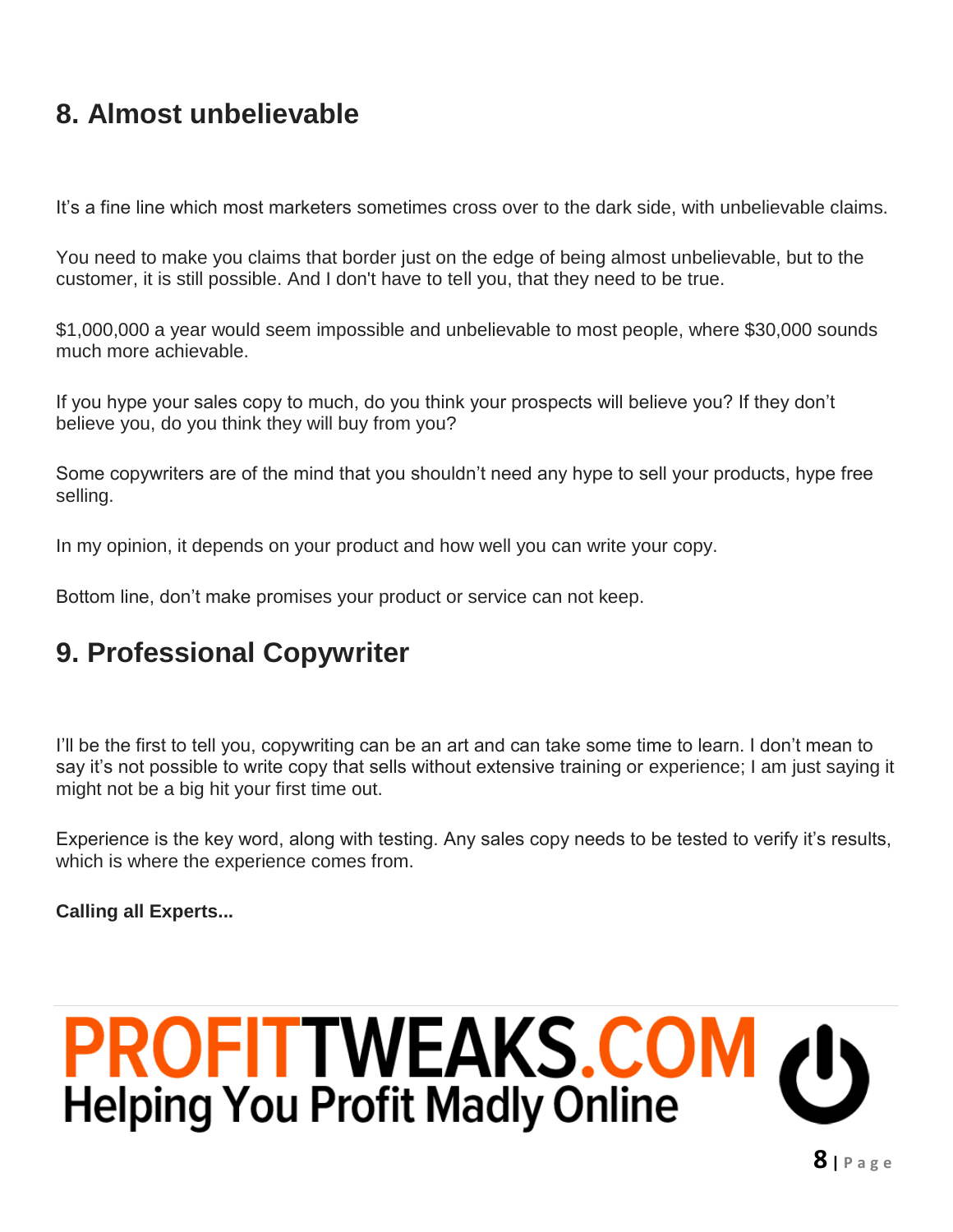With that said, you could take the easy and much quicker way out by hiring a professional to write your sales copy for you. While it may cost a few bucks, the right copywriter could provide you with almost instant sales. Almost like money in the bank.

Even a professional produced sales letter will need to be tested, but usually they will pull well from the start, least they should. Do your research before hiring any one. I am amazed at how many people give strangers money without doing the research. Believe me, I've seen it many times, too many.

You can also create your own compelling copy with our video series: **[Online Copywriting Pro](http://www.profittweaks.com/gold-profits-vault/online-copywriting-pro)**

# **10. Testing and Tweaking**

Small improvements can create Huge Gains. Increase your conversions from 1% to 2% and you've doubled your sales.

To really know how well your selling letter is converting you have to test. You already know that, but are you doing it? Every one talks about testing but it seems few follow through and actually do it. Guilty myself.

Many people say they don't have enough traffic to test, not true. If you don't have that avalanche of visitors beating down your doors yet, you can still start by testing the most important parts of the sales process. This allows you to test only a few variations so you do not need as many visitors to provide usable data.

First and foremost is to test your headline, or test different versions. The headline is the first thing your visitor see and most likely the biggest reason for them to stay on and read more or leave all together. After all it your headline doesn't grab their attention, they will not be reading the rest of your content or copy.

If you want to write powerful Headlines, Check out our Free Report: **[Powerful Headline Writing](http://www.profittweaks.com/start-here/headline-writing-formulas)  [Forumlas](http://www.profittweaks.com/start-here/headline-writing-formulas)**

Another important part of your sales copy that needs testing is your call to action. You could have written the best copy in the world, but if you don't have a strong call to action, you could be losing sales.

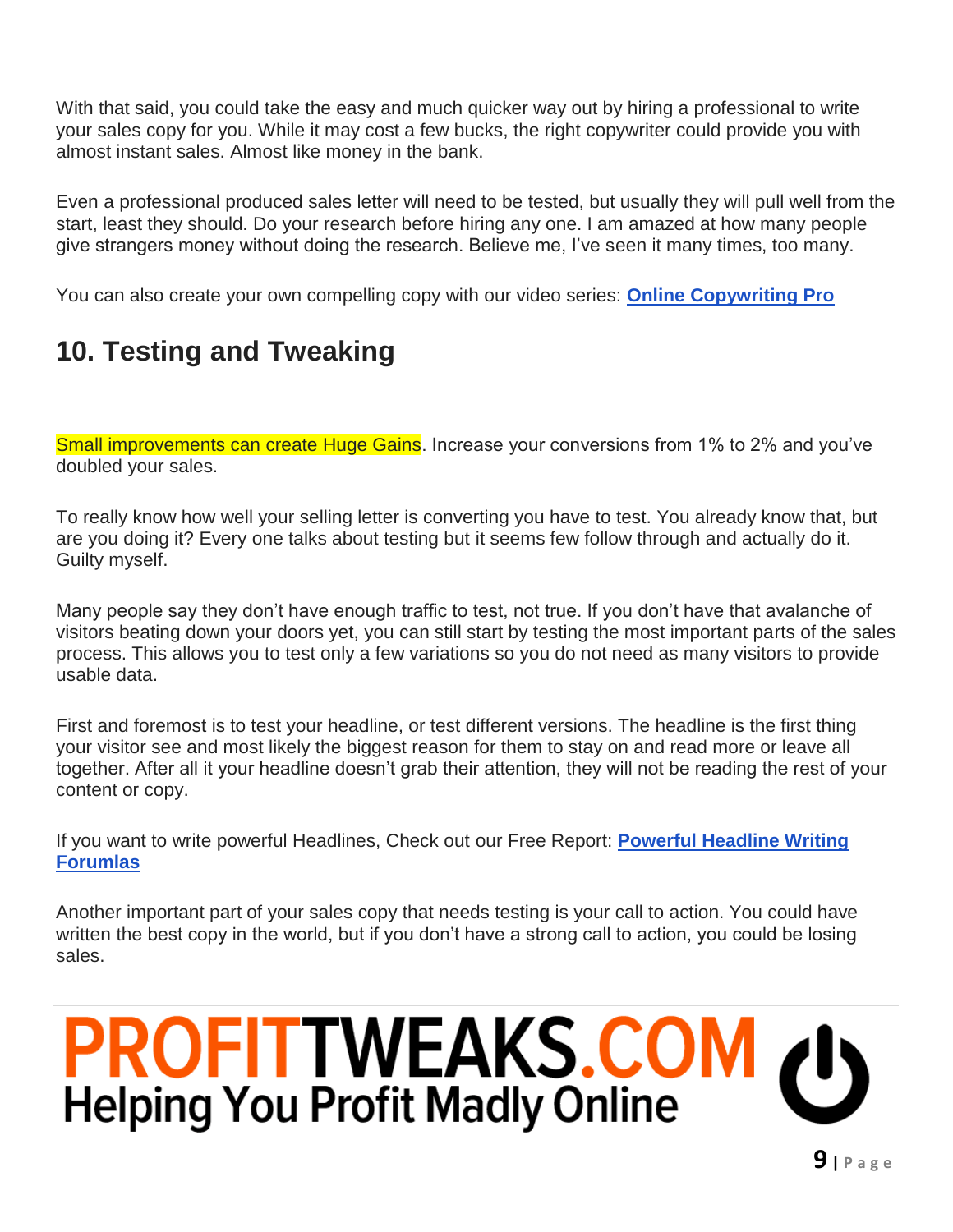## **11. Strong Call To Action - Reasons To Buy**

I am referring to your buy action or buy copy, where the visitors click to make the purchase, or to simply sign up for your mailing list.

Surprisingly some marketers do not put much effort into their call to action.

You need to actually tell them what you want to them to do.

"Click here to order the XYZ E-book Right now". Would be a simple pitch, but still tells the reader what to do.

You could also use interaction for more of a commitment from the visitor. Some ideas would be checkboxes like this:

Yes Jim, I Want my Personal Copy Of XYZ!

You could also offer a reward for purchasing, such as a limited time bonus.

There could be a price reduction if they order immediately.

#### **Putting up Limits**

Limiting the number of copies being sold could be another enticement for the visitor to make the purchase. A time limit could work as well. Retail stores use this tactic often, such as a one time sale, or holiday sale. Count down timers are perfect examples for the web.

Often membership sites will have a member limit to push sales.

*And for heavens sake*, make the purchase process as easy as possible. Look at many of the big sellers on the net using such devices or easy ordering such as "One Click Ordering". They do it for a reason, to make it super-simple brain-dead easy for customers to give up their cold-hard cash.

Infomercials are famous for... "Order within the Next 5 minutes and We'll throw in <sup>2</sup>. Why? Because it works. They will often pile on bonuses, such as doubling or tripling an offer.

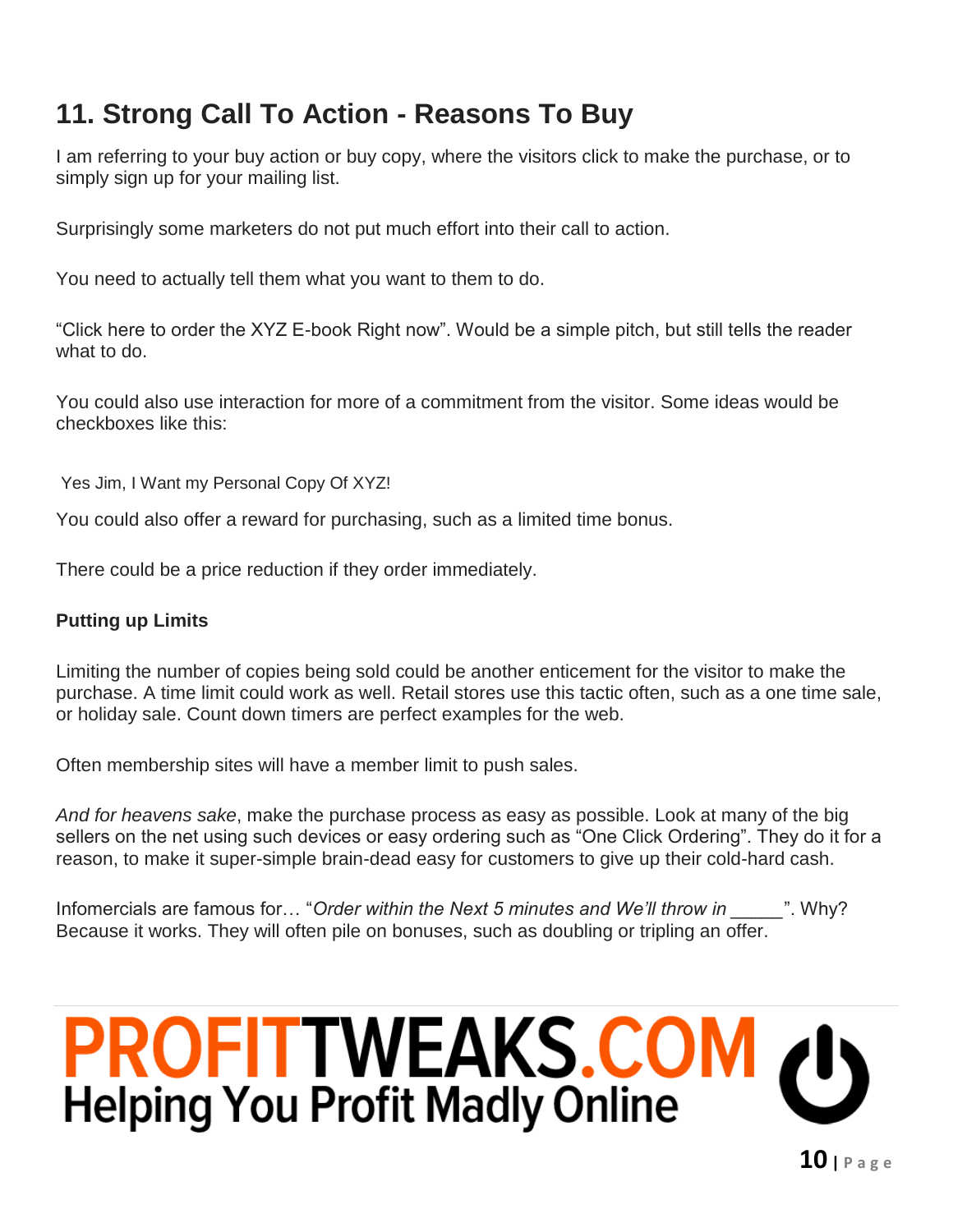Much can be learned from watching infomercials. Companies pay big money on television commercials and infomercials… because they sell crazy amounts of products.

## **12. Mistakes**

Here are a few mistakes people make when writing content or creating sales copy that you might want to stay away from or at least, keep in mind as you create.

#### **Big blocks of text**

Who wants to read a big long block of text? No one.

I see many blogs with this problem, it's like one extra long super boring sentence, that seems to run on for pages. Think about it for a minute… do you get all excited to read a page long area of text? To readers, your making them*work*.

Break up your writing into two to three sentences at a clip, make it quick and easy to read and you'll get and keep more readers. This can also be beneficial for those that scan pages.

#### **Justified text**

Actually this is one I just learned about not too long ago. If your not sure what I am talking about, I am talking about when the text lines up straight on the right and left, like a newspaper column.

I use to justify the text in my e-book, I thought it looked so professional. Thought I was so cool, but not for long. A Mentor of mine called Joe Vitale enlightened me in one of his books. He explained when you justify text, it's like a big block, like I mentioned above, to your readers it looks like "work".

Who wants to work when they read? It changed my formatting style pretty quick.

So often, it's the little things we don't think about.

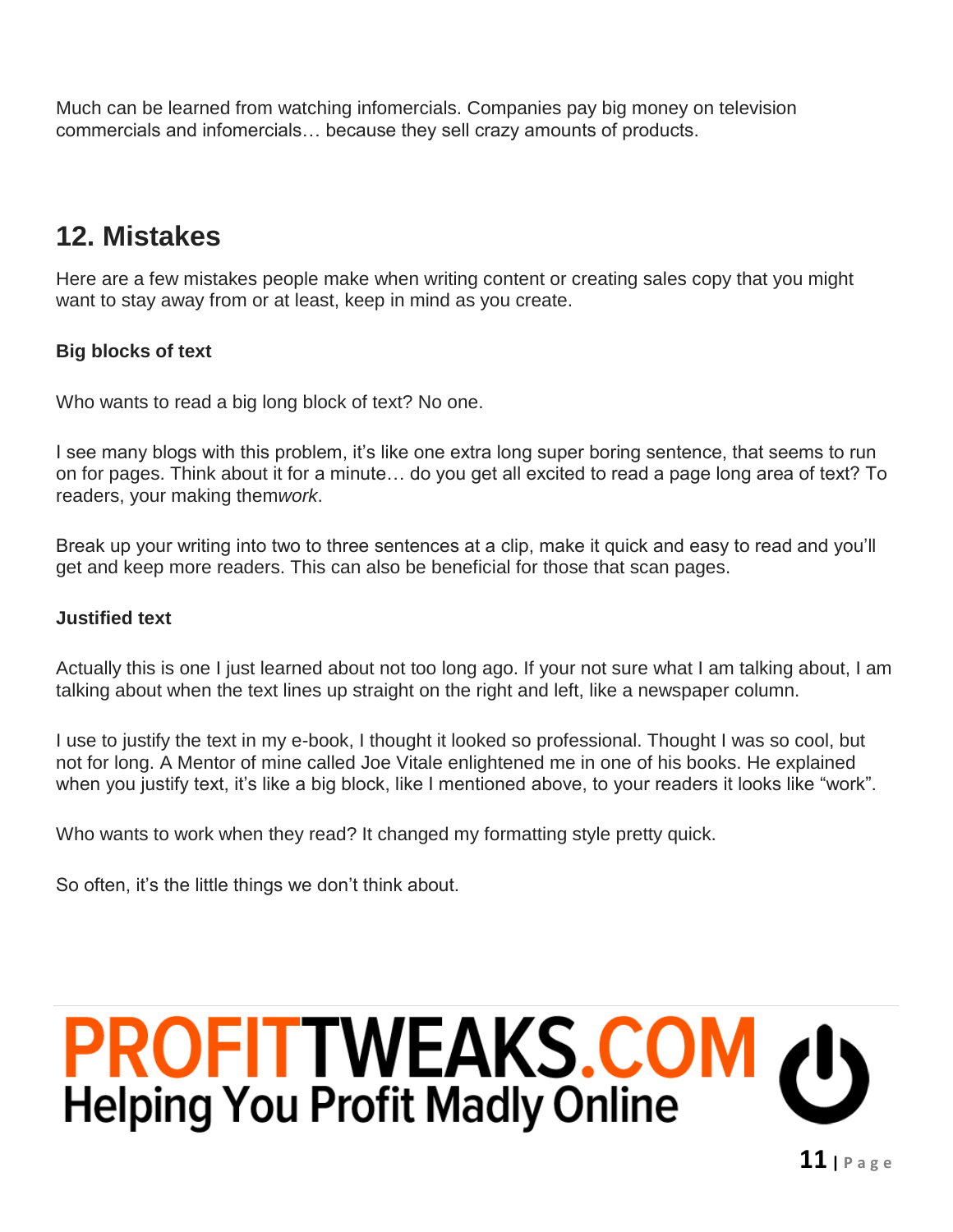#### **Traffic leaks**

Surprising I don't see this one too often but it does happen. On your sales page, landing page or squeeze page, the action that can be taken is to click the buy button, or enter their email address, or to simply click a link. Give them reason to leave, such as links to other sites (including social sharing buttons) and they just might leave, never to return, ever again.

There are some links every site should have, such as an earnings disclaimer, affiliate or support links, just make sure to place them at the very bottom of the sales letter. They are still accessible, but not distracting, not drawing them away from the copy until they have read everything.

Hey, what a minute, that's more than 10. Dang it. Guess that's your bonus for the day.

Well, that pretty much covers everything I wanted to get across. The rest, of course, is up to you. Not one of these tactics will help your sales or put more subscribers in your autoresponder account, unless you put them in practice and use them.

I'd love to hear your thoughts. Do you have anything to add? **Be sure to leave a comment below**.

Thanks for reading. If you've found this post useful, please share on your social networks. Your support would be appreciated! And good Karma?

To your success,